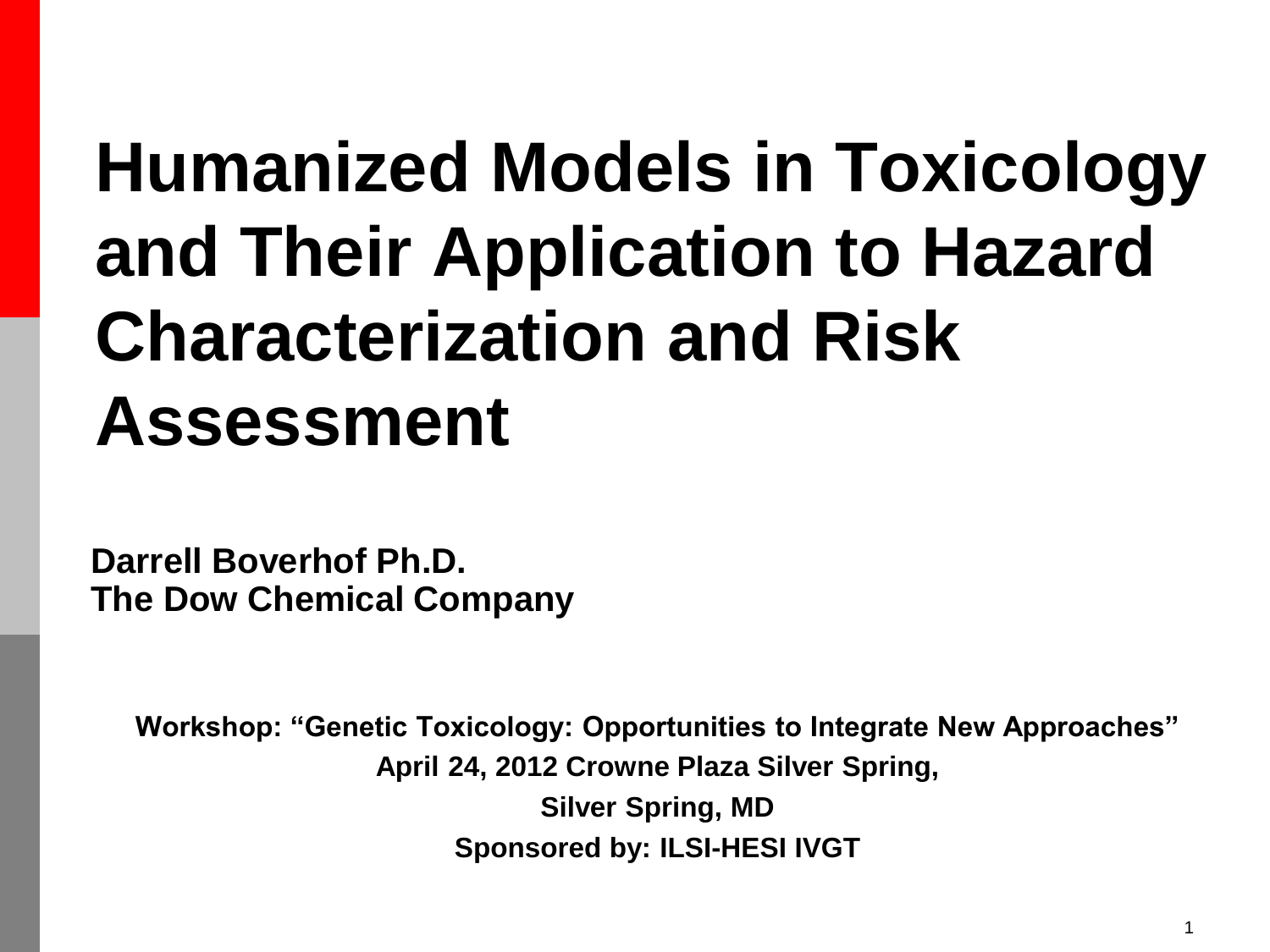# **Overview**

#### **□** Background

■ What are humanized models?

■ Why use humanized models?

#### **□** Examples of humanized models in toxicology

- **Receptor Models**
- Metabolizing Enzyme Models
- **O** Conclusions and Outlook **SWOT**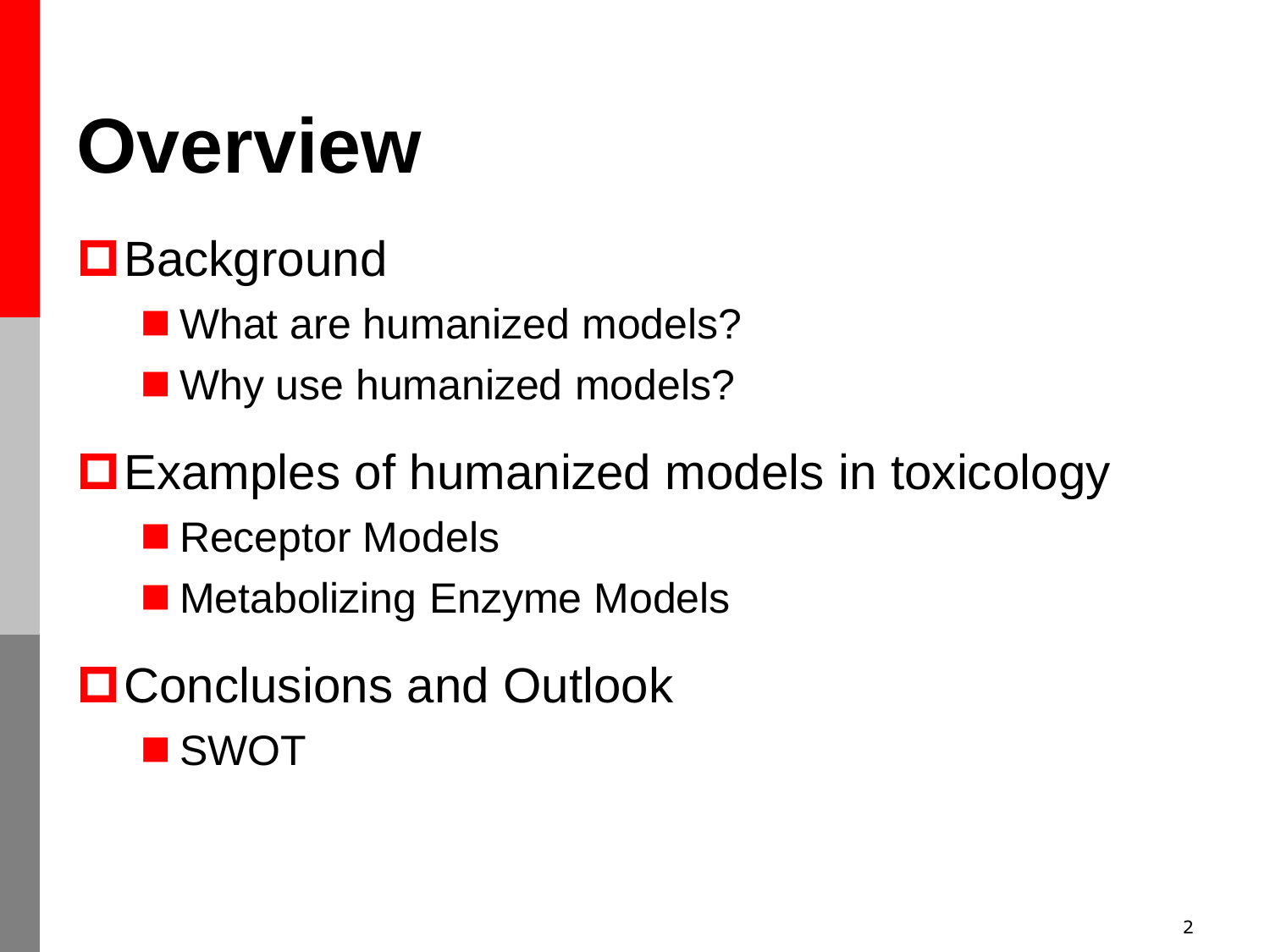#### **Background** What are humanized models?



**D**Animal models that carry <u>functioning</u> human genes, cells, tissues, and/or organs.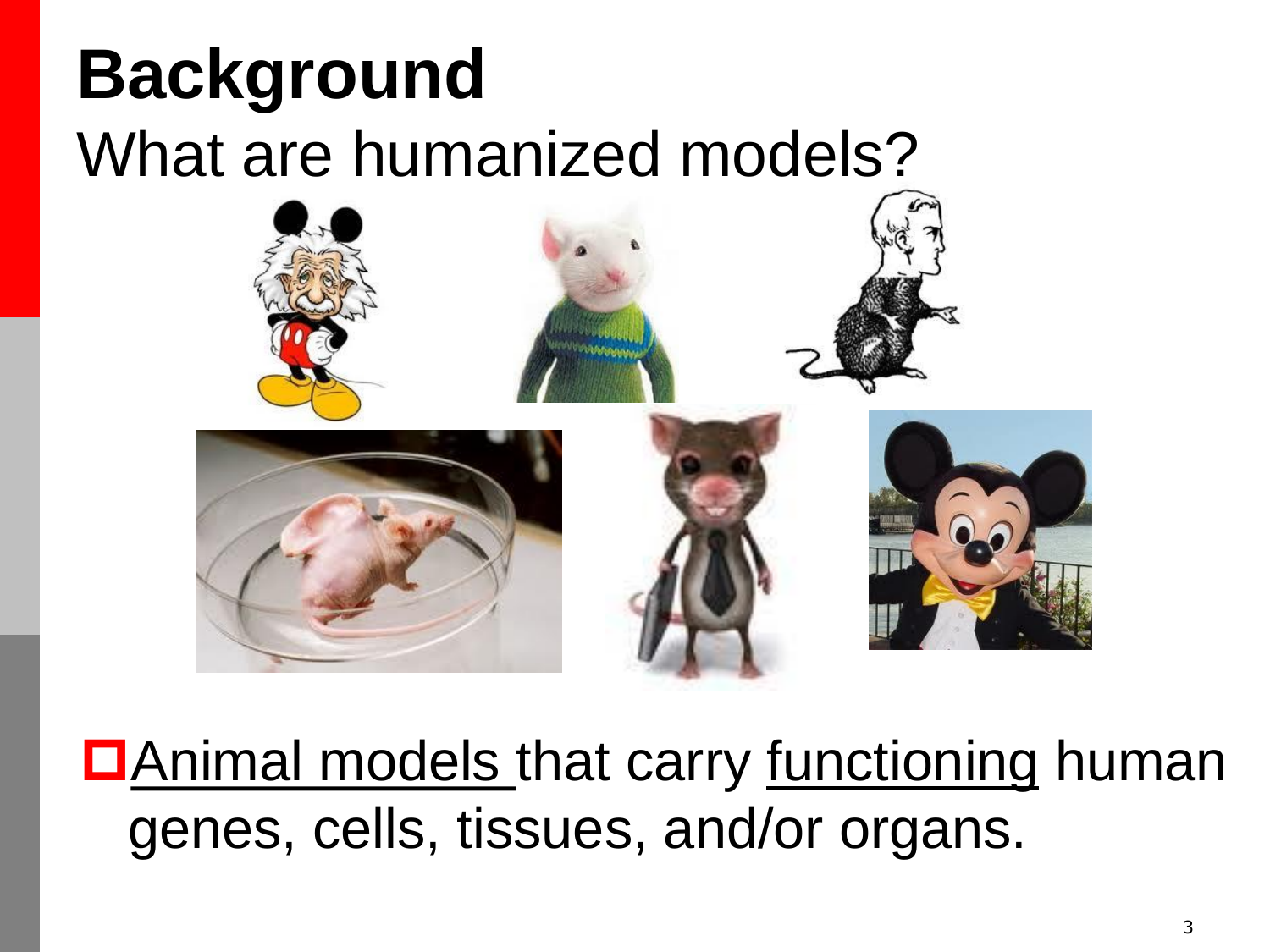#### **Background** What are humanized models?



#### **Mice that express human genes (transgenic)**

Transgene DNA is microinjected into the male pronucleus of a murine pronuclear stage embryo

Injected pronuclear stage embryo is transferred to a 0.5-day pseudopregnant recipient mouse



Offspring are screened for the transgene by DNA analysis





**Genes Cells, Tissues**

#### **Immunodeficient mice engrafted with human cells/tissues**

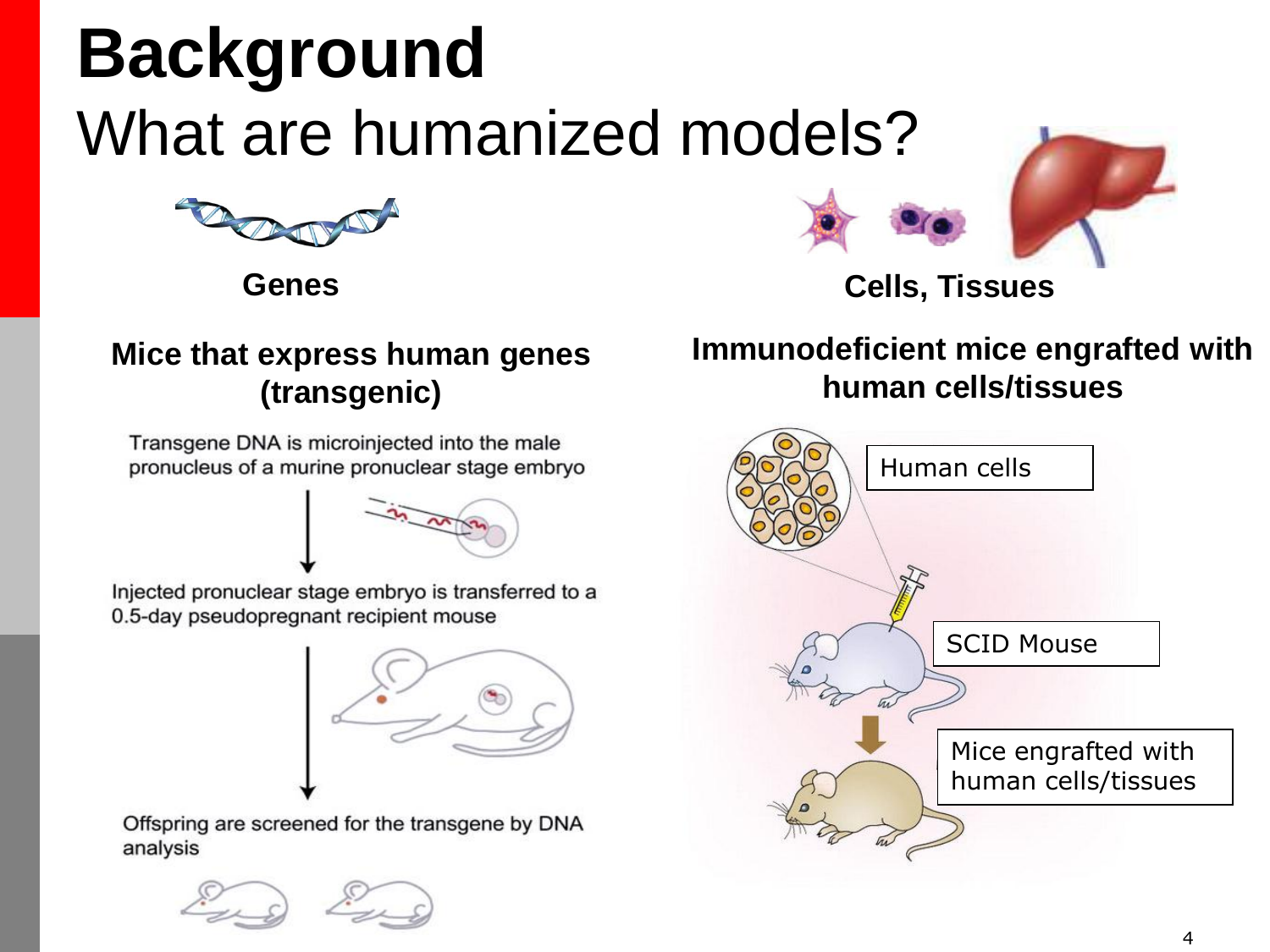#### **Background** Why use humanized models?

- $\Box$  Humanized models can provide insights into in vivo human biology that would otherwise not be possible due to ethical, logistical and/or technical constraints
- **□** Broad range of humanized models/approaches available that have been used to research:
	- **Human haematopoiesis**
	- **If** Innate and Adaptive Immunity
	- **Autoimmunity**
	- **Infectious Diseases**
	- Cancer Biology
	- **Regenerative Medicine**
	- **Pharmacology/Toxicology**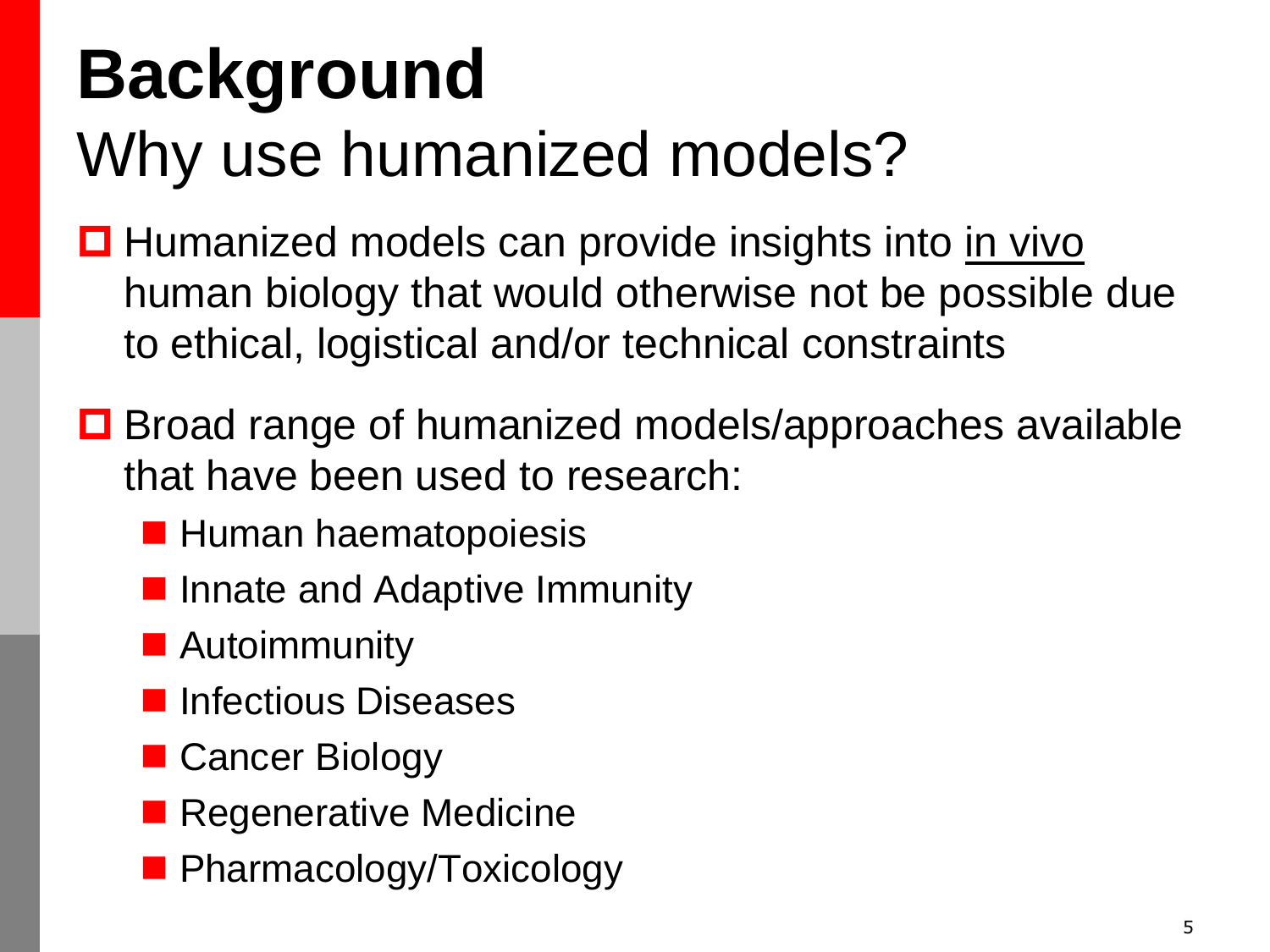#### **Background** Why use humanized models?

Humanized mice in translational biomedical research

Leonard D. Shultz\*, Fumihiko Ishikawa<sup>+</sup> and Dale L. Greiner<sup>§</sup>

**Nat Rev Immunol. 2007 Feb;7(2):118-30**

Transgenic Animal Models in Toxicology: Historical Perspectives and Future Outlook

Darrell R. Boverhof,\*<sup>1</sup> Mark P Chamberlain,† Clifford R. Elcombe,† Frank J. Gonzalez,‡ Robert H. Heflich,§ Lya G. Hernández,¶ Abigail C. Jacobs,|| David Jacobson-Kram,|| Mirjam Luijten,¶ Adriana Maggi,||| Mugimane G. Manjanatha,§ Jan van Benthem,¶ and B. Bhaskar Gollapudi\*

**Tox Sci. 121(2), 207–233 (2011)**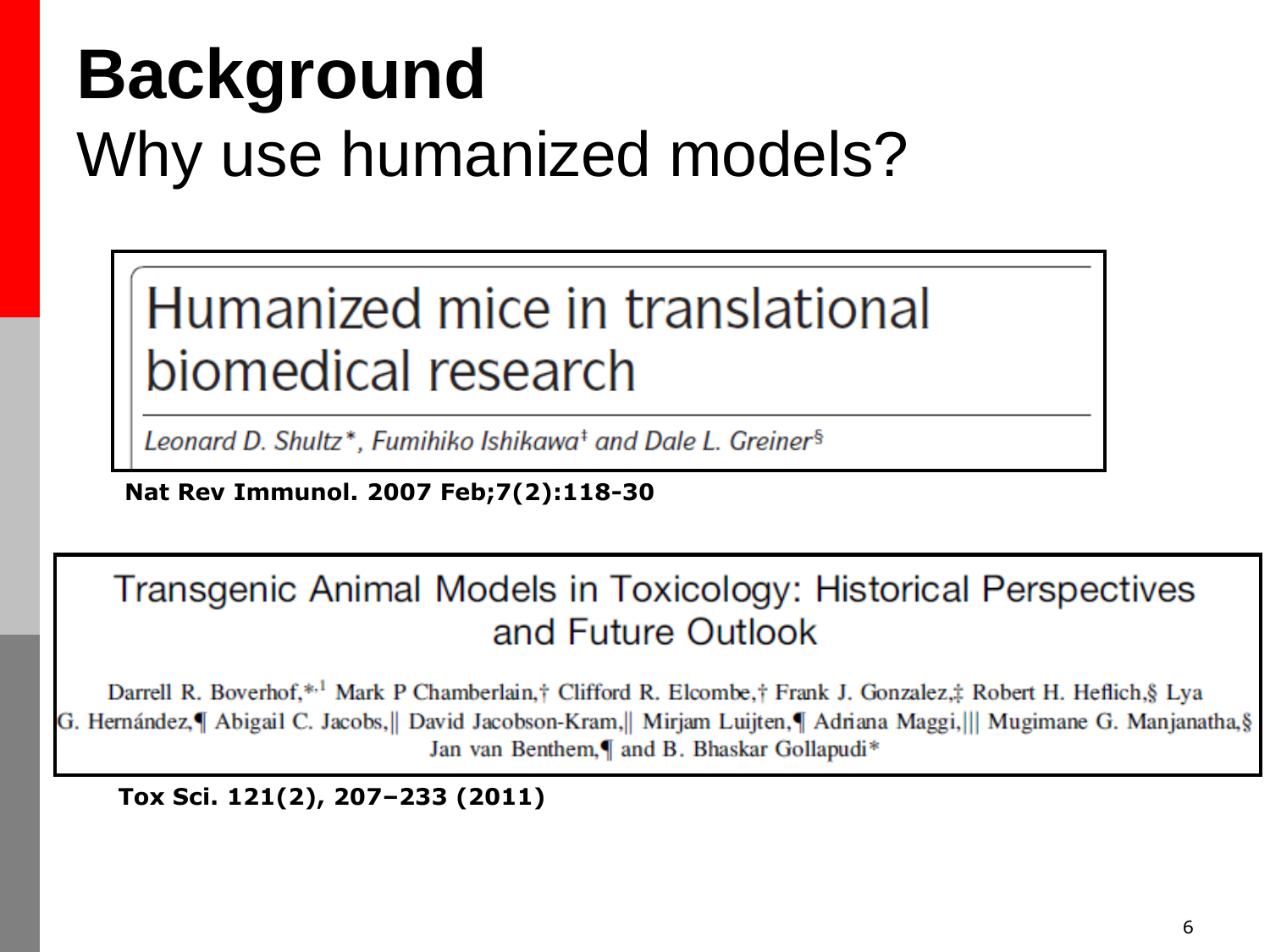## **Background**

Why use humanized models…in Toxicology?

- **□** Rodents are not humans
- $\Box$  Help to better predict human responses and/or understand the human relevance of observed rodent responses
- **□** Provide insight into mode/mechanism of action
- **□** Toxicity Testing in the 21<sup>st</sup> Century- A Vision and a Strategy
- **□** Recommends moving away from high dose animal studies and apical endpoints to "toxicity" pathways analysis in human cells/cell lines
- **□** Challenging us to apply new technologies to toxicity testing

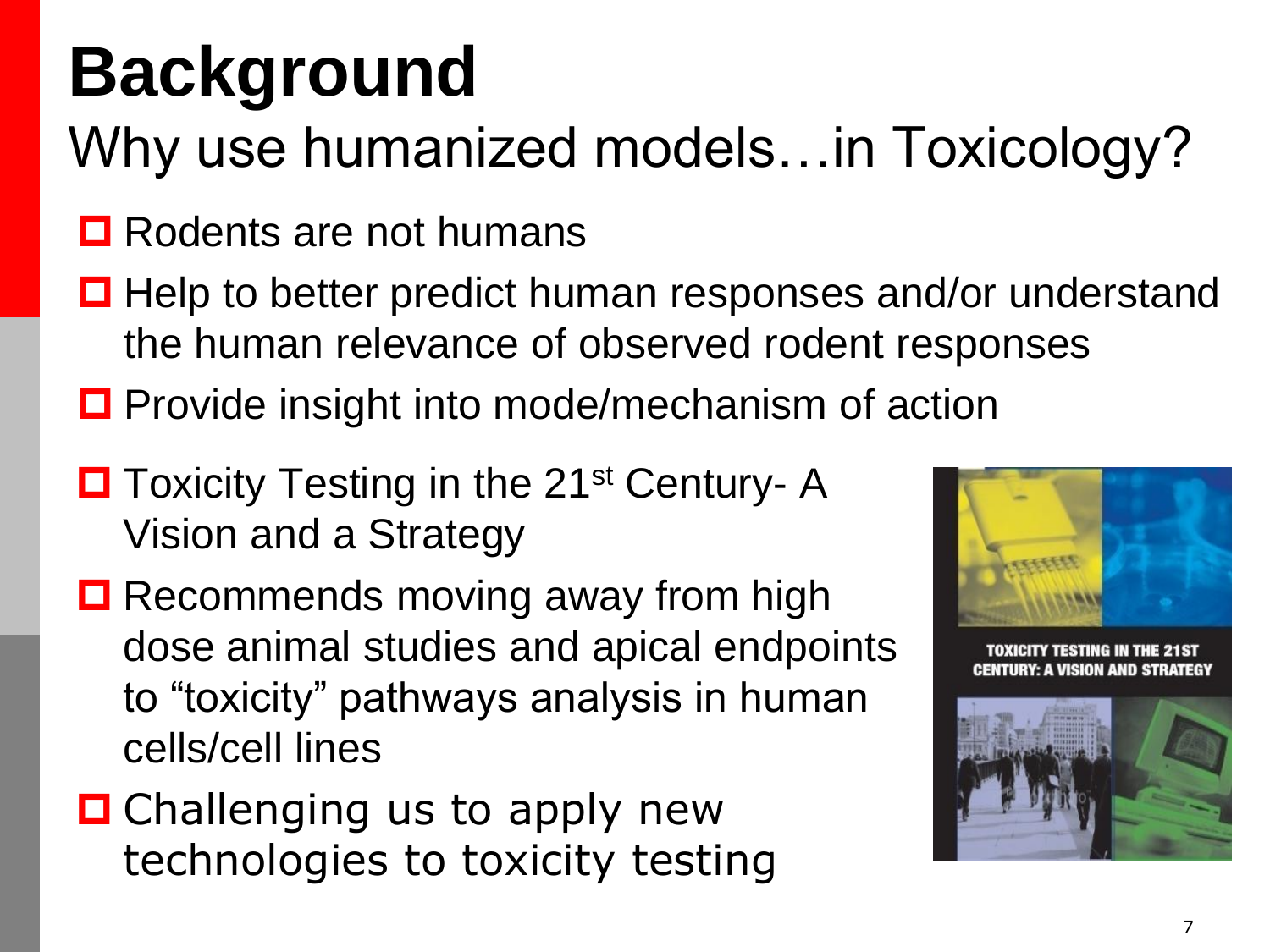#### **Background** Why use humanized models…in Toxicology?

**Approaches to better predict human responses/ decrease uncertainty in human hazard assessment**

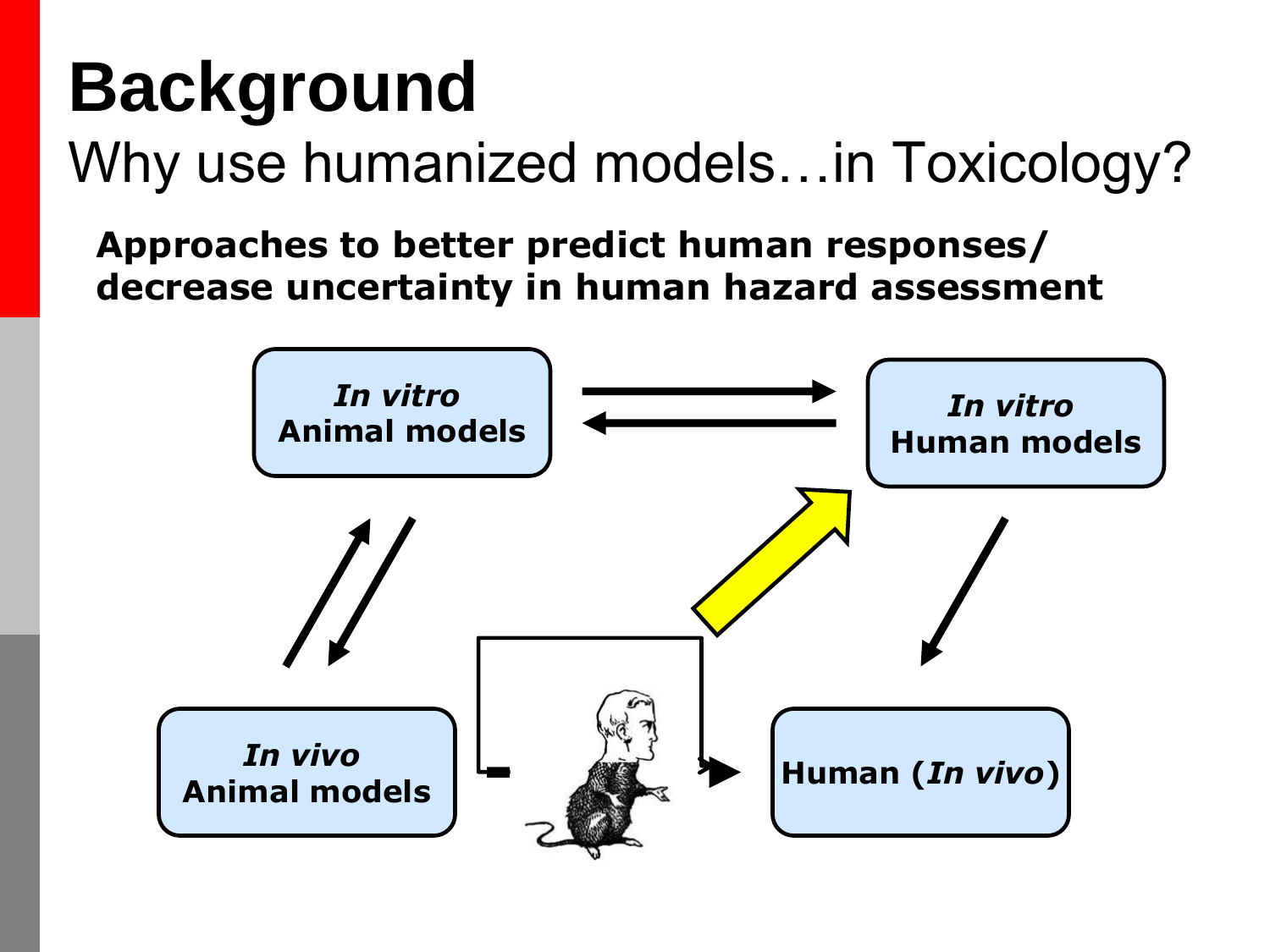**Receptor** Models



**Metabolizing** Enzyme Models

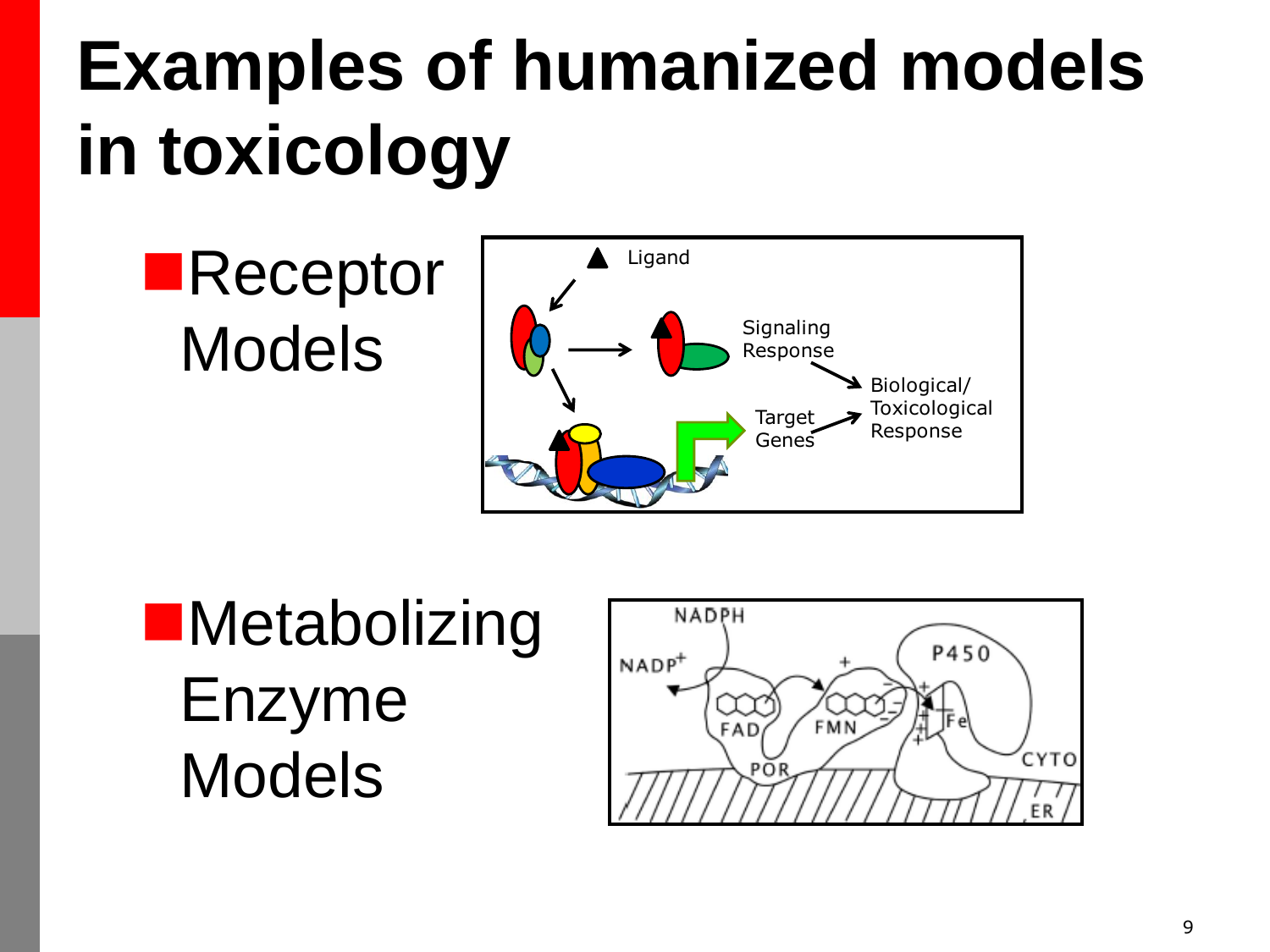## **Examples of humanized models in toxicology- Receptor Models**

- ■Receptors that are ligand-activated transcription factors can respond to xenobiotics
	- Nuclear Receptors- PPARα, CAR, PXR, FXR
		- ■Capable of being activated by structurally diverse ligands
		- **□Several points for species differences in these pathways that** may dictate species specific responses

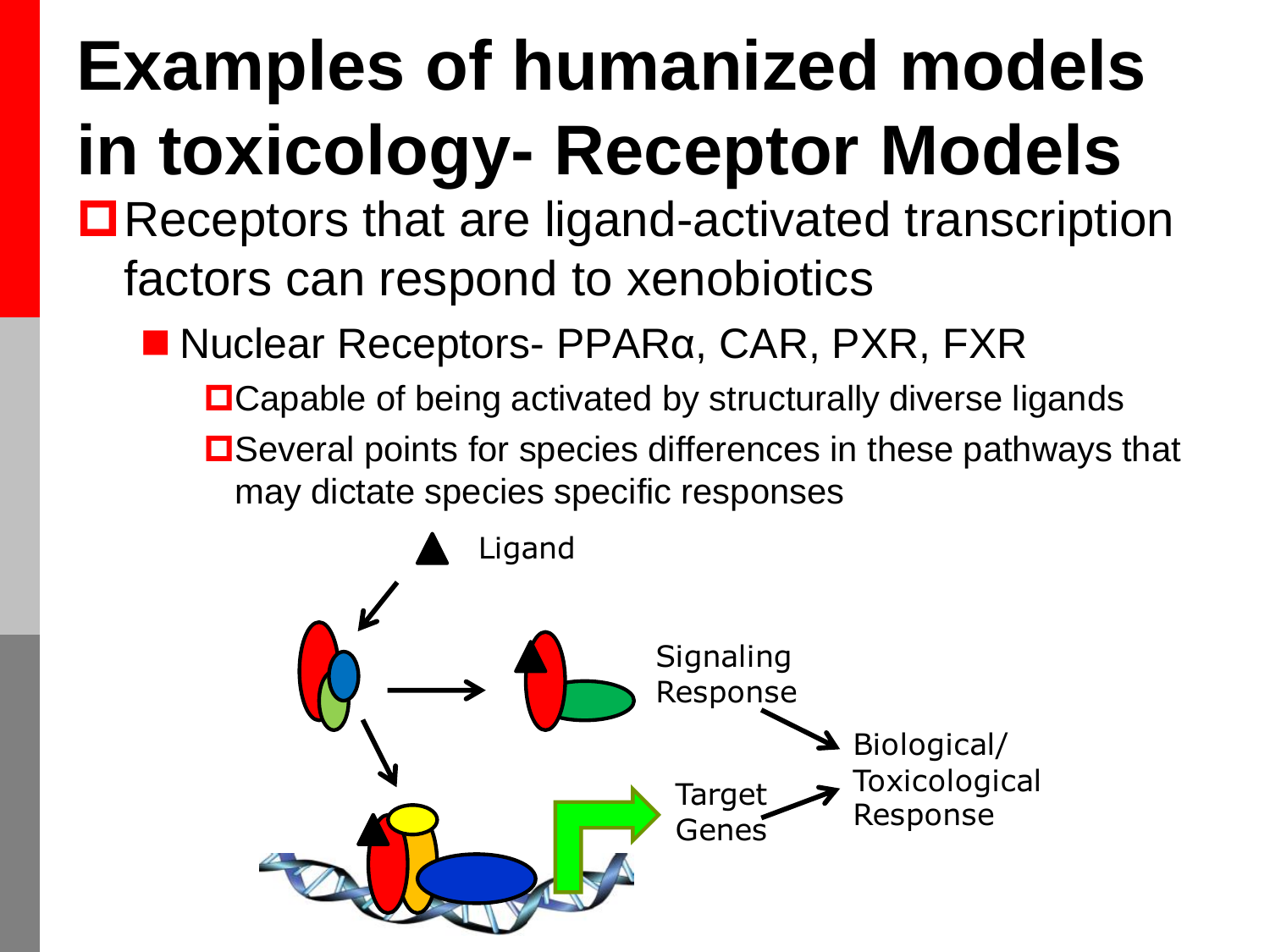### **Examples of humanized models in toxicology- Receptor Models**

■Knock-out and Humanized Ligand Activated Receptor Models

**Biological Function Human Response**

| <b>Receptor-</b><br>knockout | <b>Reference</b>                                            | <b>Receptor-</b><br>humanized | <b>Reference</b>                                                |
|------------------------------|-------------------------------------------------------------|-------------------------------|-----------------------------------------------------------------|
| Ahr                          | (Fernandez-Salguero et al.,<br>1995)                        | <b>AHR-humanized</b>          | (Moriguchi et al., 2003;<br><b>Flaveny and Perdew,</b><br>2009) |
| Car                          | (Ueda et al., 2002)                                         | <b>CAR-humanized</b>          | (Zhang et al., 2002;<br>Scheer et al., 2010)                    |
| <b>Fxr</b><br><b>Pxr</b>     | (Sinal et al., 2000b)<br>(Kliewer et al., 1998; Xie et al., | <b>PXR-humanized</b>          | (Xie et al., 2000; Ma et<br>al., 2007; Scheer et al.,           |
|                              | 2000)                                                       | <b>PPARA-</b>                 | 2010)<br>(Cheung et al., 2004;                                  |
| <b>Ppara</b>                 | (Lee et al., 1995)                                          | <b>Inumanized</b>             | Yang et al., 2008)                                              |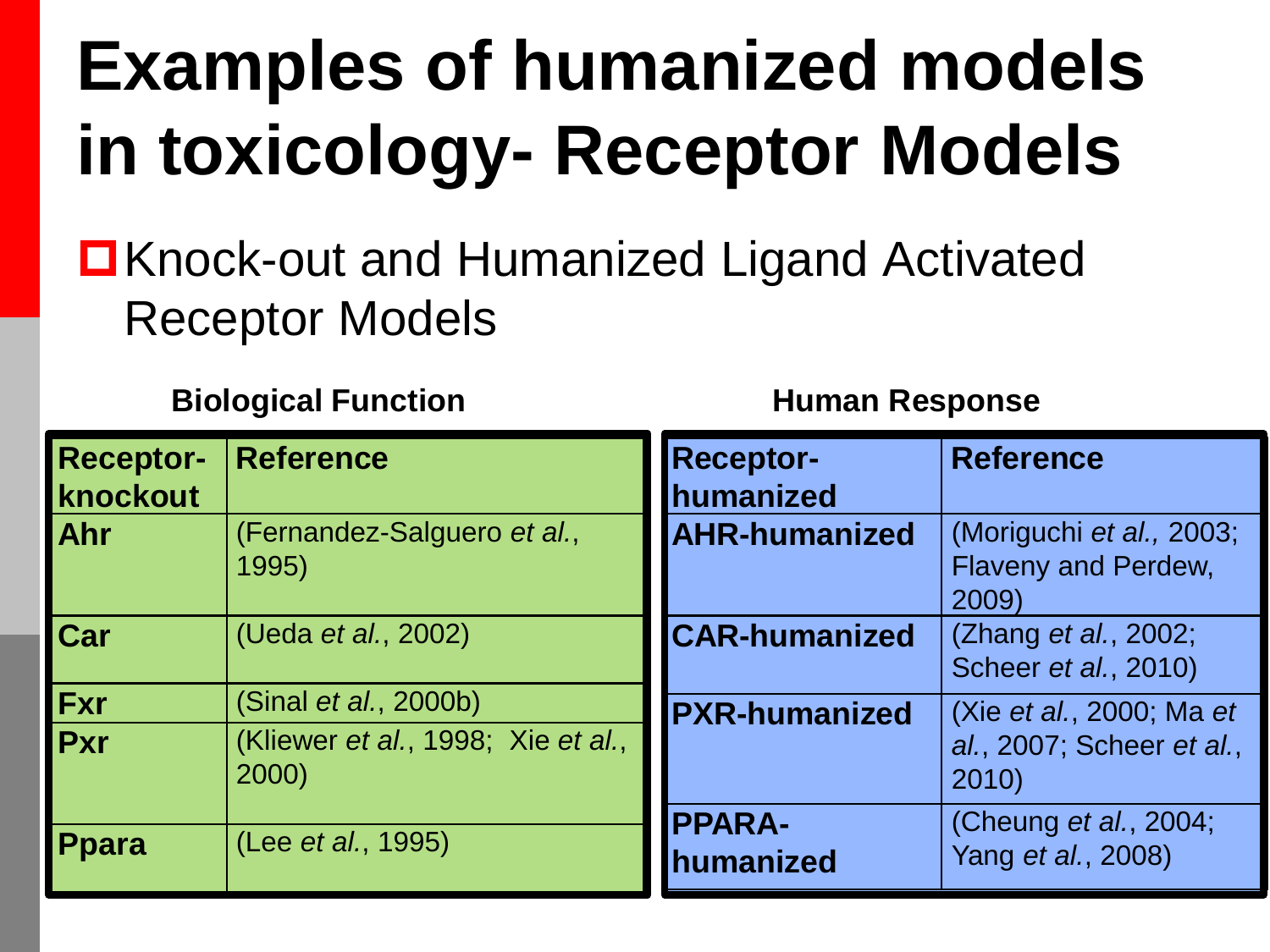- CAR and PXR- Promiscuous receptors- activated by a range of xenobiotics
- Activation results in induction of a range of xenobiotic metabolizing enzymes- important in xenobiotic metabolism and drug/drug interactions
- **□ Known species-specific (mouse vs human) ligands**
- **□** The CAR-ligand Phenobarbital causes hypertrophy and hyperplasia and hepatocarcinogenesis in mice (nongenotoxic)
- $\Box$  In humans, Phenobarbital causes liver enlargement but not the hyperplastic responses (in vitro and in vivo) and does not appear to result in hepatocarcinogeneis.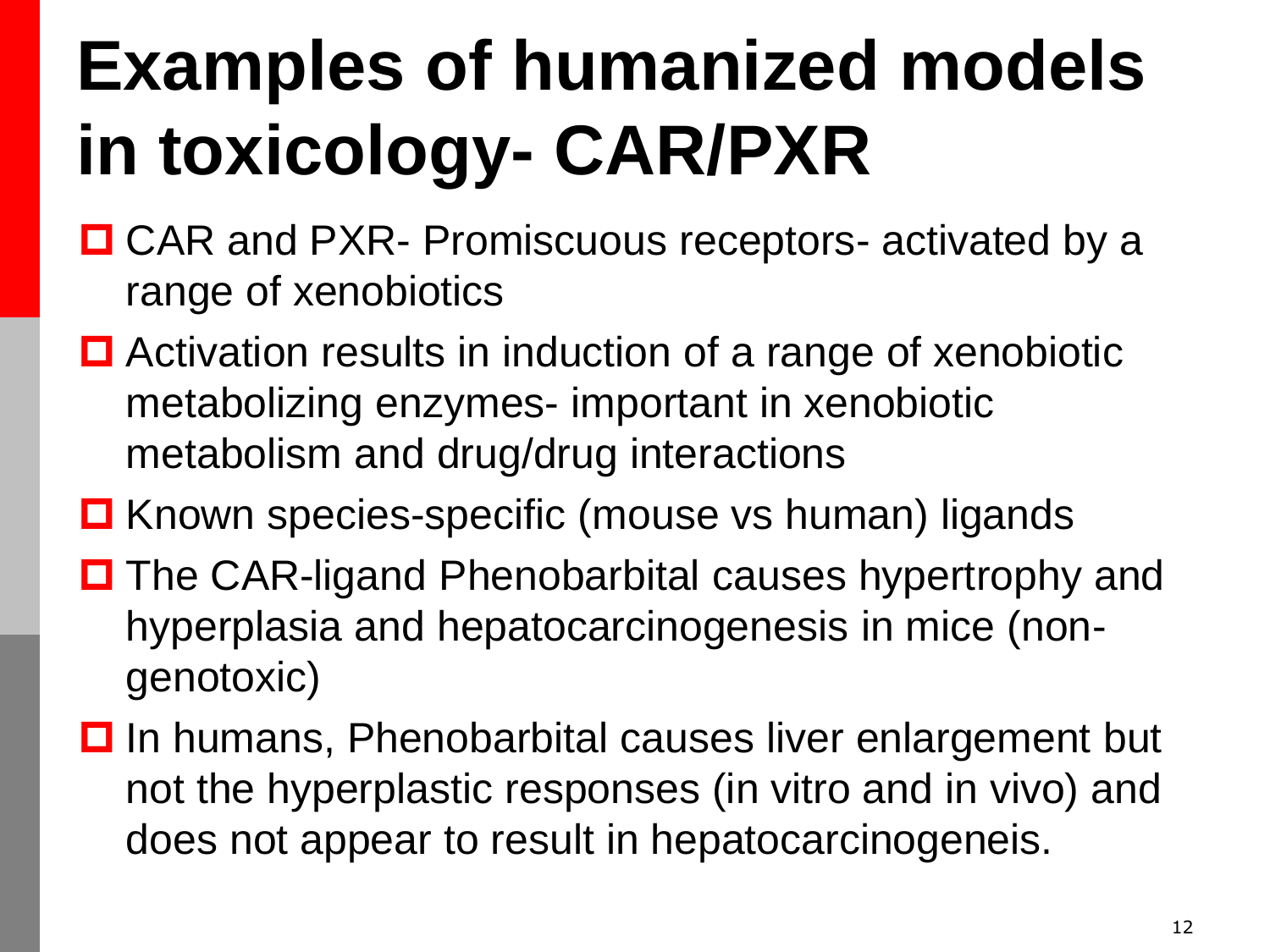Human Constitutive Androstane Receptor (CAR) and Pregnane X Receptor (PXR) Support the Hypertrophic but not the Hyperplastic Response to the Murine Nongenotoxic Hepatocarcinogens Phenobarbital and Chlordane In Vivo

Jillian Ross,\* Simon M. Plummer,\* Anja Rode,† Nico Scheer,† Conrad C. Bower,‡ Ortwin Vogel,§ Colin J. Henderson,‡ C. Roland Wolf.\* and Clifford R. Elcombe\*.<sup>1</sup>

**Tox Sci. 116(2), 452–466 (2010)**

**□ Compared hepatic responses to Phenobarbital** 

- Wild Type (WT) mice (mouse CAR/PXR)
- Knockout mice (CARKO/PXRKO)
- **Humanized mice (huCAR/huPXR)**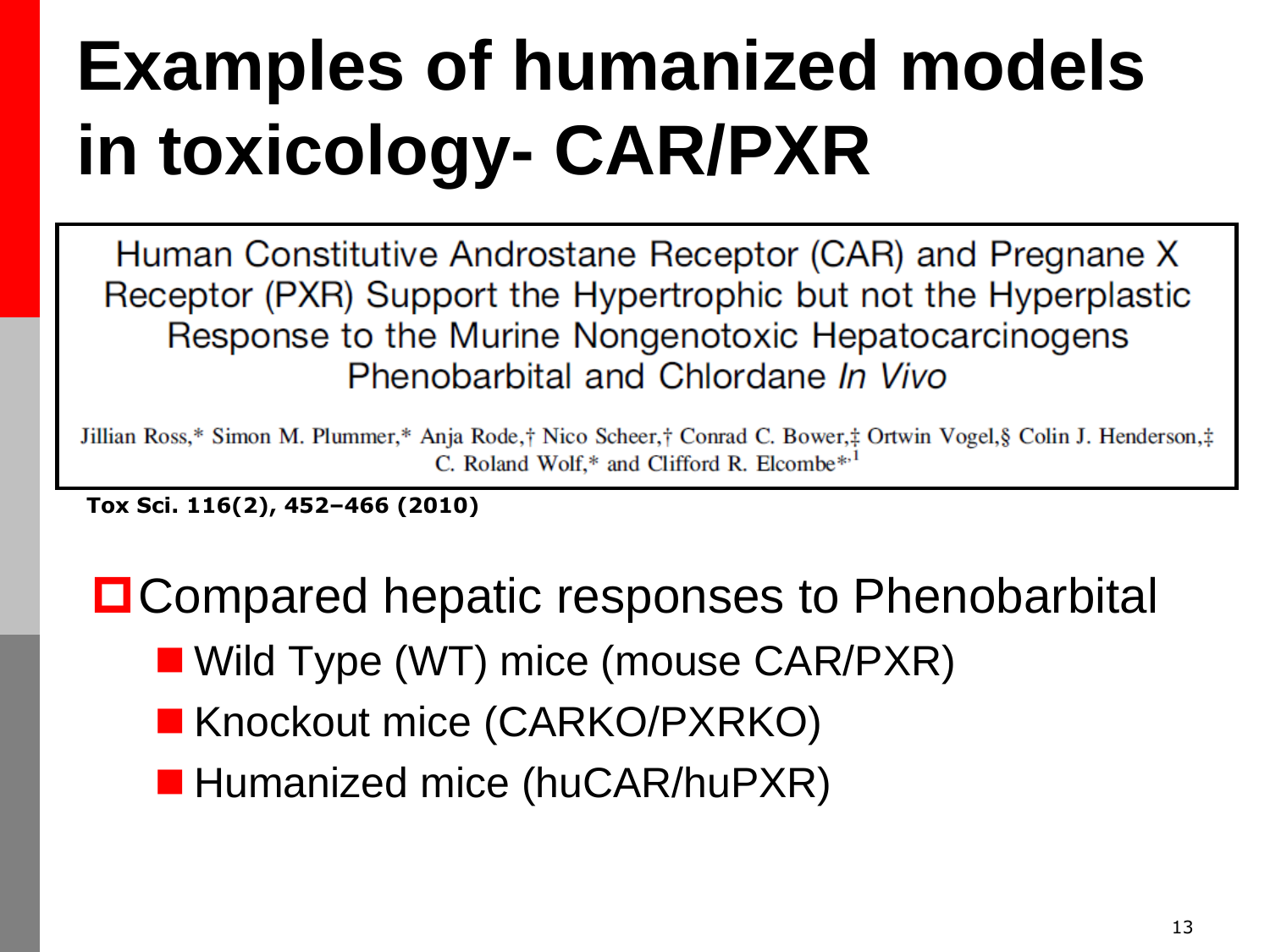

■PB increased liver weight and hypertrophy in WT and humanized

■PROD (Cyp2b) activity induced in WT and humanized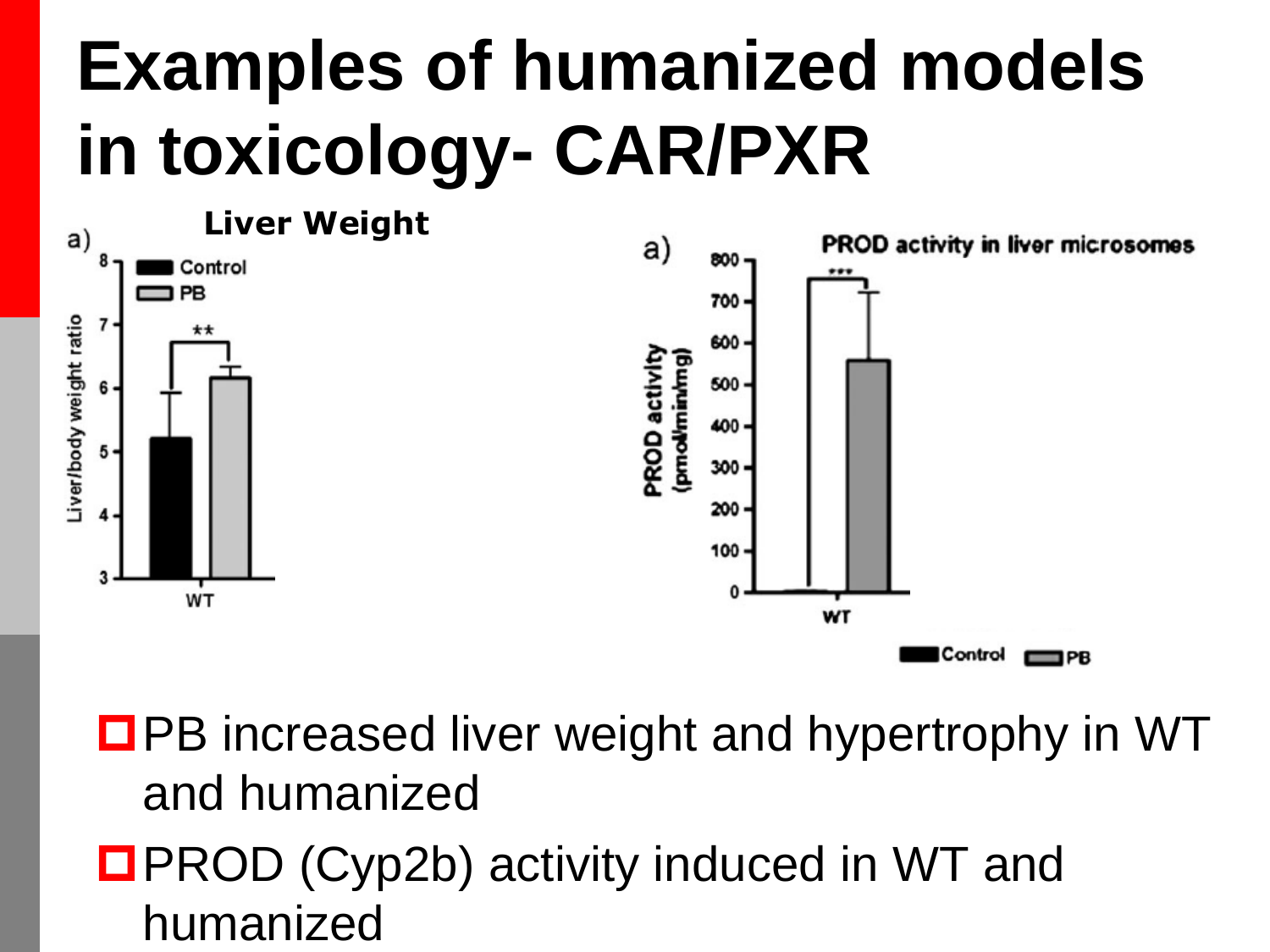Control

PR



**□** Hepatic Proliferative response was observed only in WT and not humanized mice

**O** Gene expression analysis-

> Induction of proliferative genes unique to WT mouse

■ **Conclusion**- If receptor mediated cell proliferation is a key event for the hepatocarcinogenicity of PB, then PB is unlikely to pose a hepatocarcinogenic hazard to humans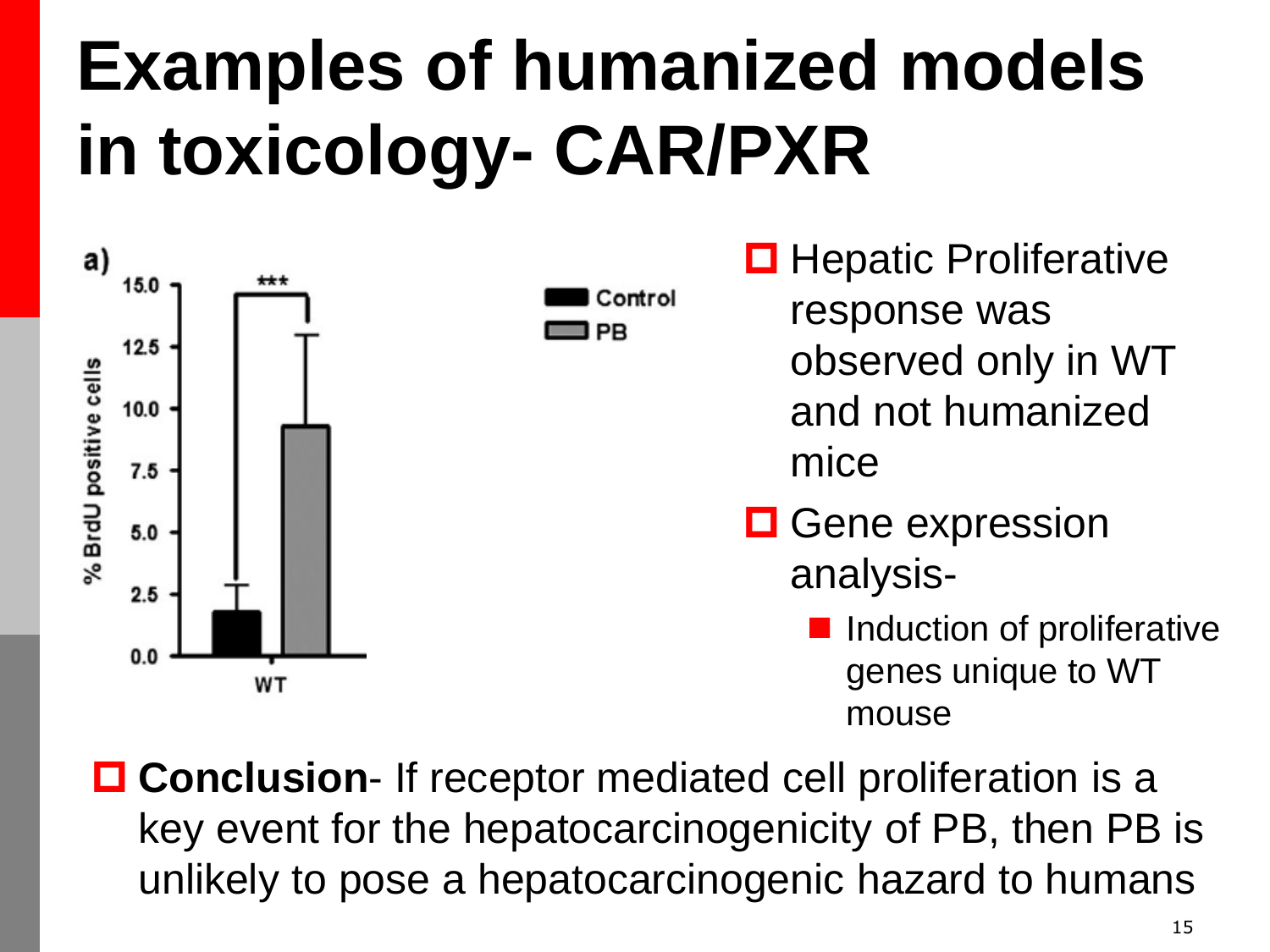- $\Box$ PPAR $\alpha$  is the target of lipid lowering fibrate drugs (e.g. fenofibrate Wy-14,643)
- Short term treatment with PPARα ligands results in hepatic hypertrophy and hyperplasia (and peroxisome proliferation)
- Activation in rodents results in liver tumors (nongenotoxic hepatocarcinogens)
- $\Box$  In contrast- humans appear resistant to the hepatocarcinogenic effects (Cattley et al., 1998; Klaunig et al., 2003)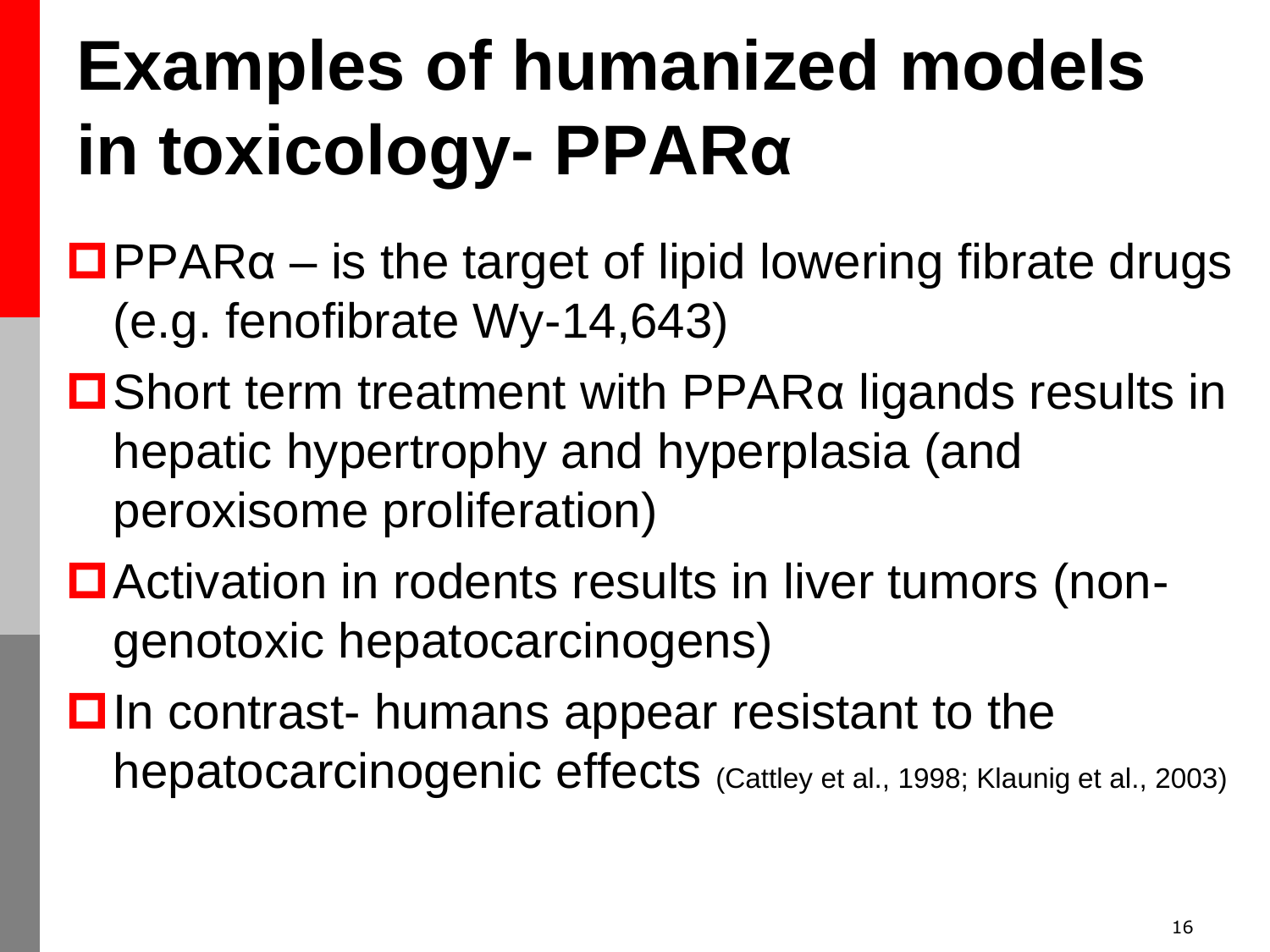**Series of papers from Gonzalez Lab**



- **D** WT mice- induction of genes and enzymes associated with FA metabolism and transport
	- hepatic hypertrophy and hyperplasia and hepatocarcinogenesis
- **D** PPARa null mice- No WT responses including a lack of hepatocarcinogenic effect

#### **D** PPARa humanized mice

- Induction of genes and enzymes associated with FA metabolism and transport
- No proliferative response including a lack of hepatocarcinogenic effect

 Further molecular assessment revealed that activation of PPARa in WT mice induces c-myc while this is not observed in humanized mice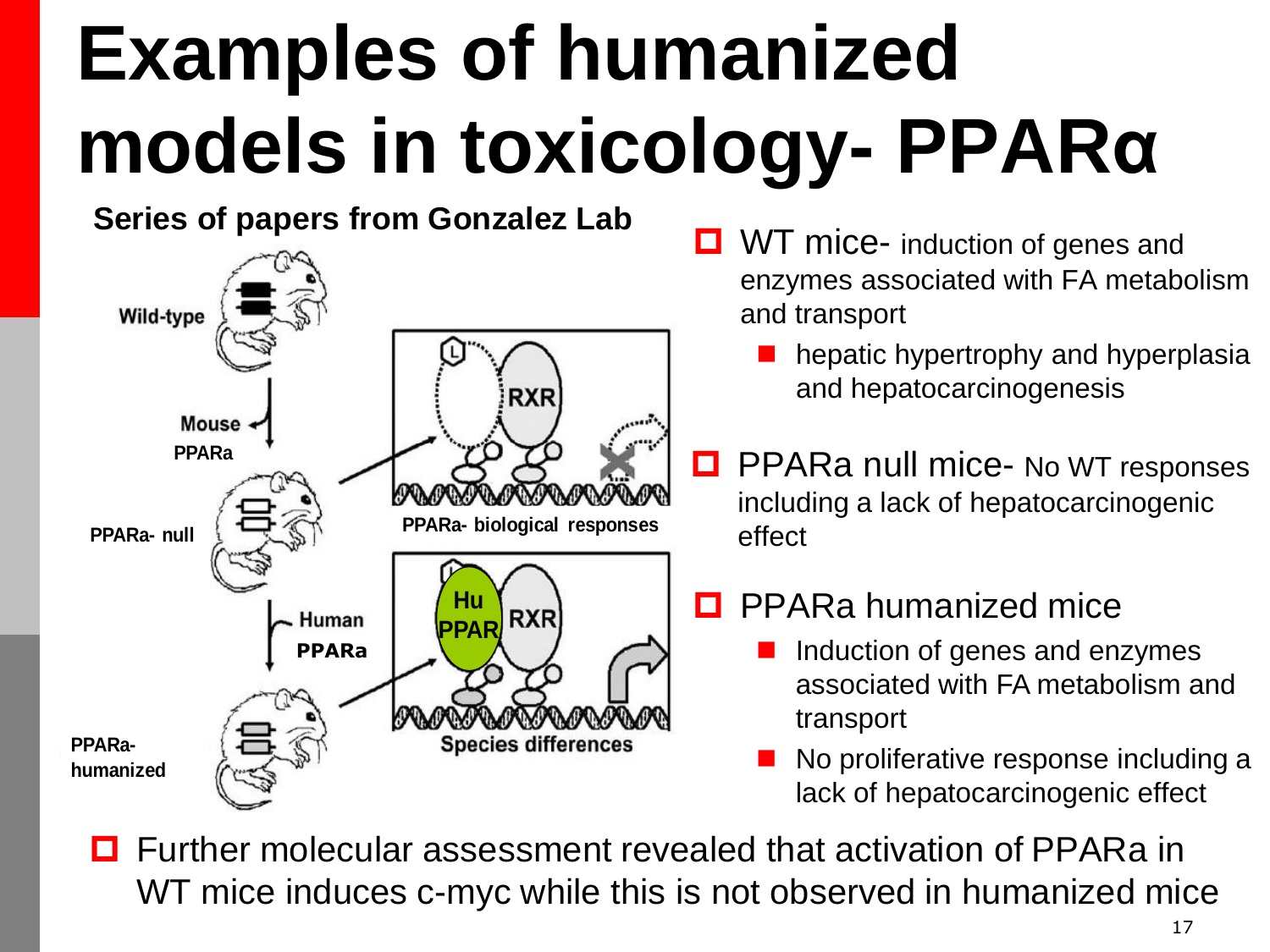#### **Mice with Humanized Liver**



- $\Box$  Treatment of chimeric mice with humanized liver with PPARa ligands resulted in proliferation in mouse hepatocytes but not human hepatocytes
- **Conclusion** If receptor mediated cell proliferation is a key event for the hepatocarcinogenicity, then PPAR ligands are unlikely to pose a hepatocarcinogenic hazard to humans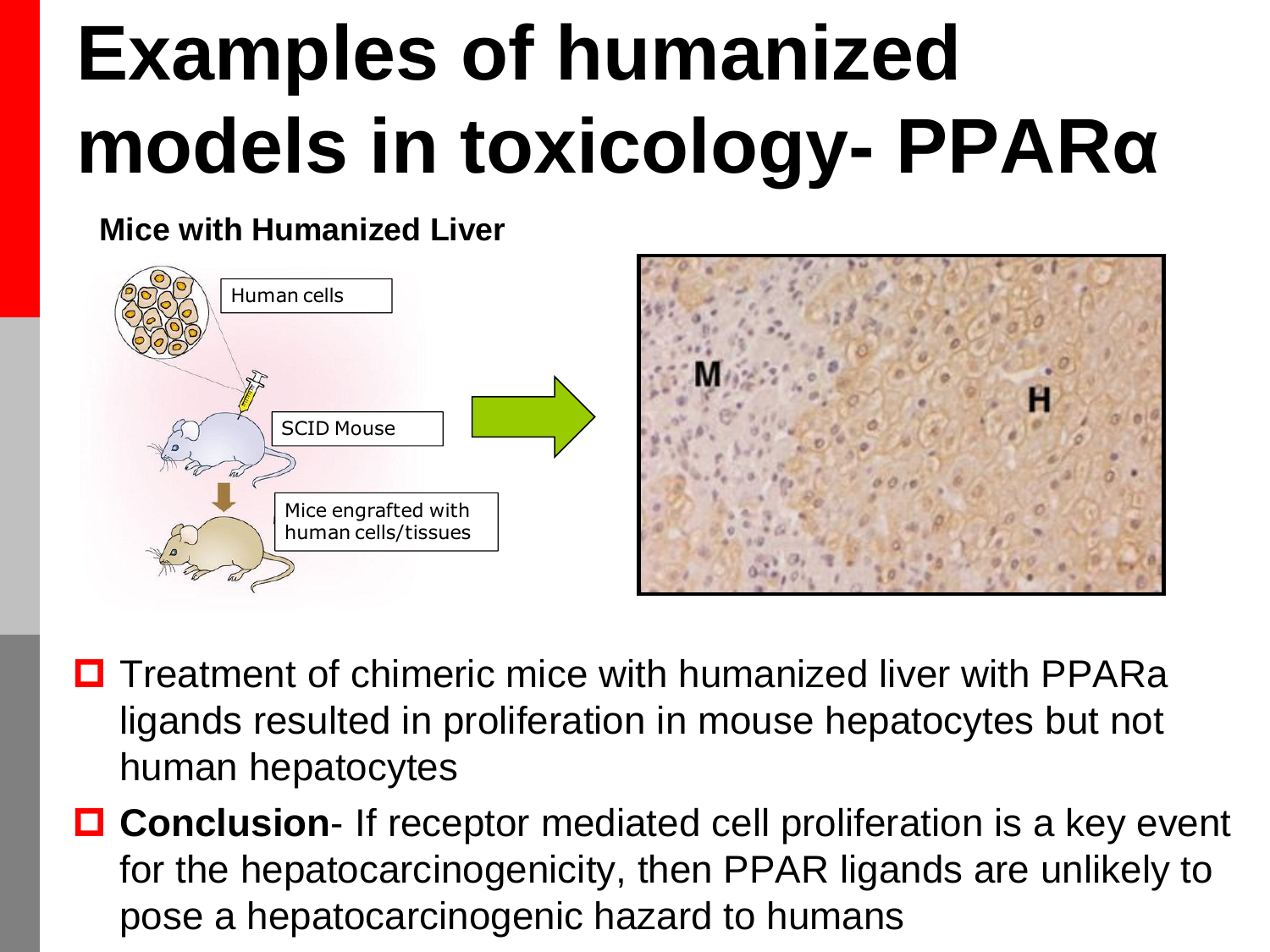**Receptor** Models



**Metabolizing** Enzyme Models

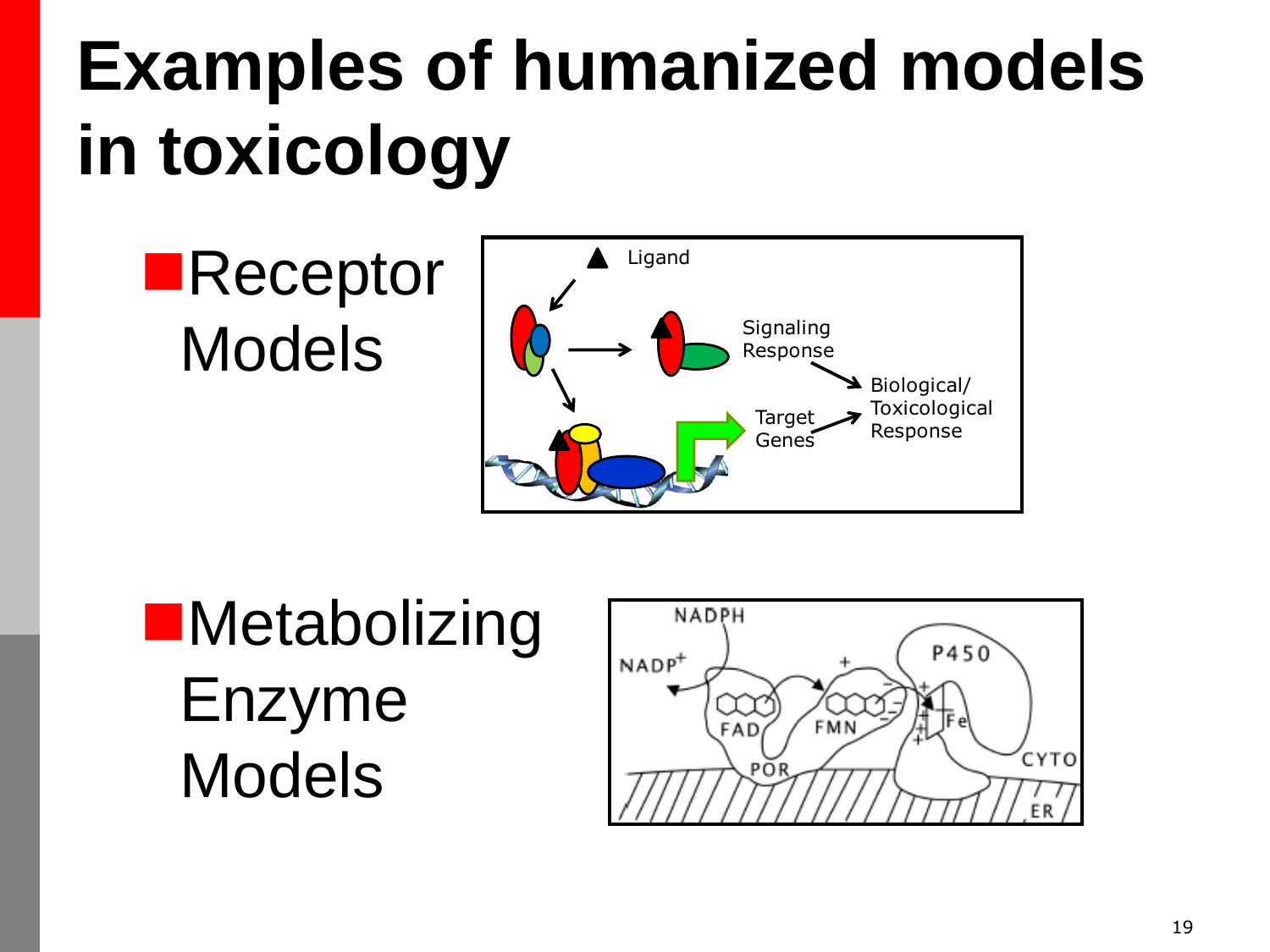#### **Examples of humanized models in toxicology- Metabolizing Enzymes**

- **□ Hepatic Phase I and II enzymes play important** roles in chemical bioactivation and clearance
- $\Box$  Knock-out models have been used to confirm the role of these enzymes in toxicology and carcinogenesis.
- $\blacksquare$  There are known species differences in the expression and/or catalytic activity these enzymes
- **□**Humanized models have been created to more accurately reflect human metabolism and toxicology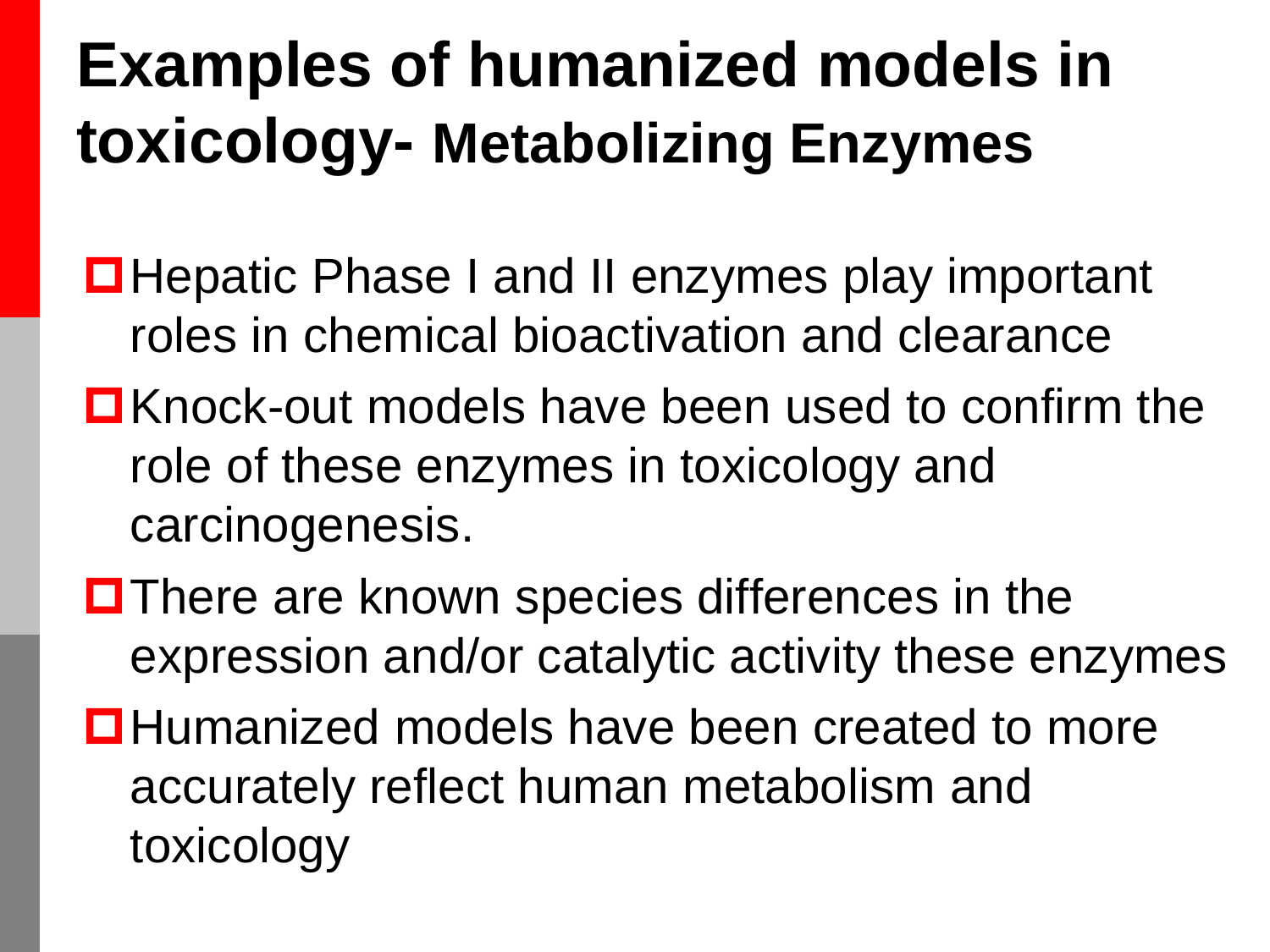#### **Examples of humanized models in toxicology- Metabolizing Enzymes**

#### ■Knock-out and Humanized P450 Metabolizing Enzyme Models

**Biological Function Human Response**

| <b>P450</b>   | <b>Reference</b>         | P450-humanized       | <b>Reference</b>               |
|---------------|--------------------------|----------------------|--------------------------------|
| knockout      |                          | mice                 |                                |
| Cyp1a1        | (Dalton et al., 2000)    | CYP1A2-              | (Cheung et al., 2005a)         |
| Cyp1a2        | (Pineau et al., 1995)    | humanized            |                                |
| Cyp1a1/       | (Dragin et al., 2007)    | <b>CYP1A1/1A2-</b>   | (Dragin <i>et al.</i> , 2007)  |
| Cyp1a2        |                          | humanized            |                                |
| Cyp1b1        | (Buters et al., 1999)    | CYP2C18/2C19         | (Lofgren <i>et al.</i> , 2008) |
| Cyp2c44       | (Pozzi et al., 2010)     | transgenic           |                                |
| Cyp2e1        | (Lee et al., 1996)       | <b>CYP2D6 BAC</b>    | (Corchero et al., 2001)        |
| Cyp2j5        | (Athirakul et al., 2008) | transgenic           |                                |
| Cyp3a cluster | (Scheer et al., 2008)    | CYP2E1-<br>humanized | (Cheung et al., 2005b)         |
| Cyp4a11       | (Nakagawa et al., 2006)  | CYP3A4 BAC           | (Granvil et al., 2003)         |
| Cyp4a14       | (Holla et al., 2001)     | transgenic           |                                |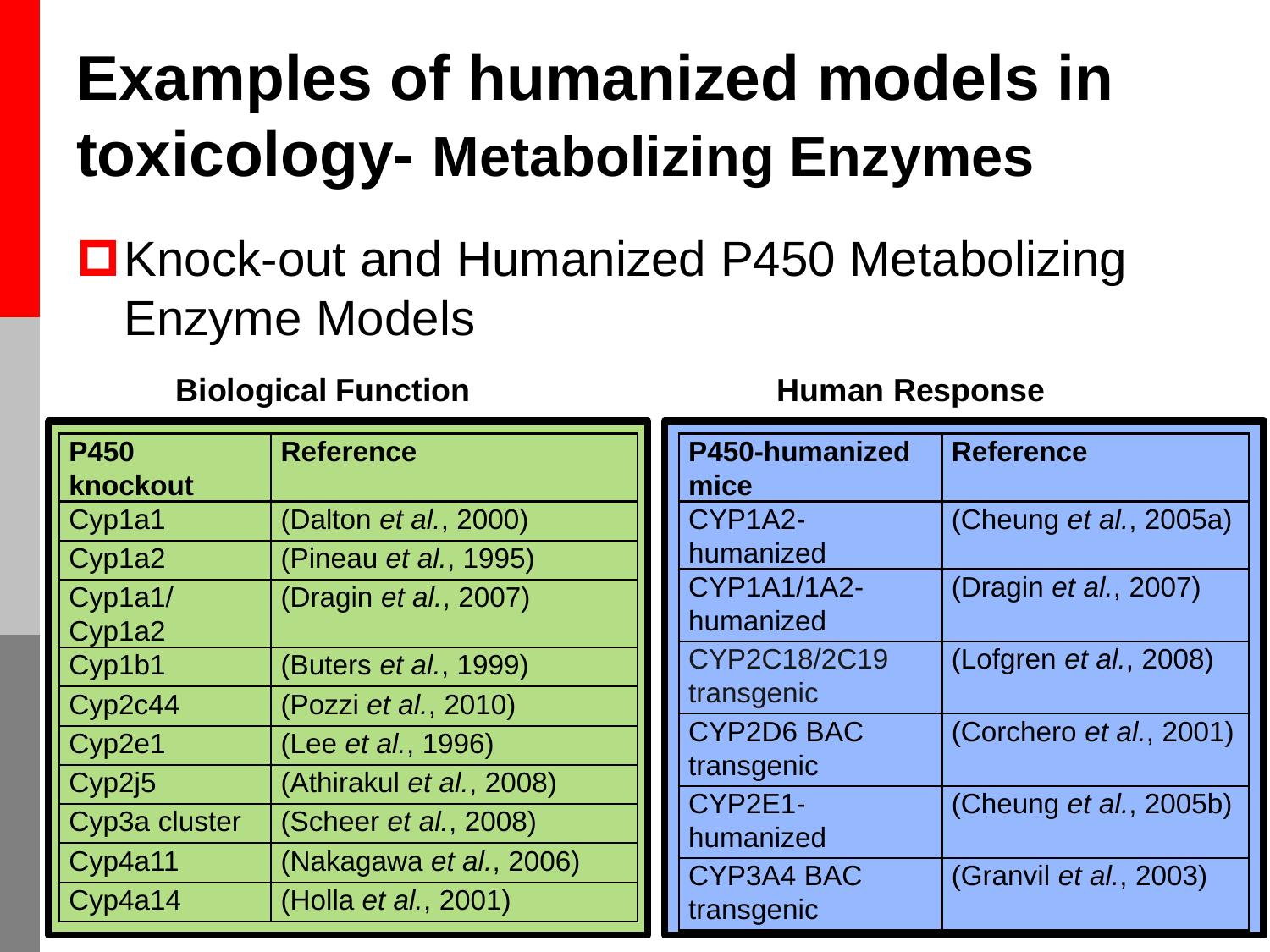- Styrene and other chemicals produce lung toxicity and tumors in mice but not rats
- **□ Lung toxicity in mice is dependent on Cyp2f2** conversion of styrene to cytotoxic metabolites (studies with Cyp2f2 KO mice)



**Cytotoxicity Regenerative Proliferation**

**Tumors**

 $\blacksquare$  Rats have lower catalytic activity for this enzymatic pathway- no cytotoxicity or tumors ■What about humans? Humanized mice created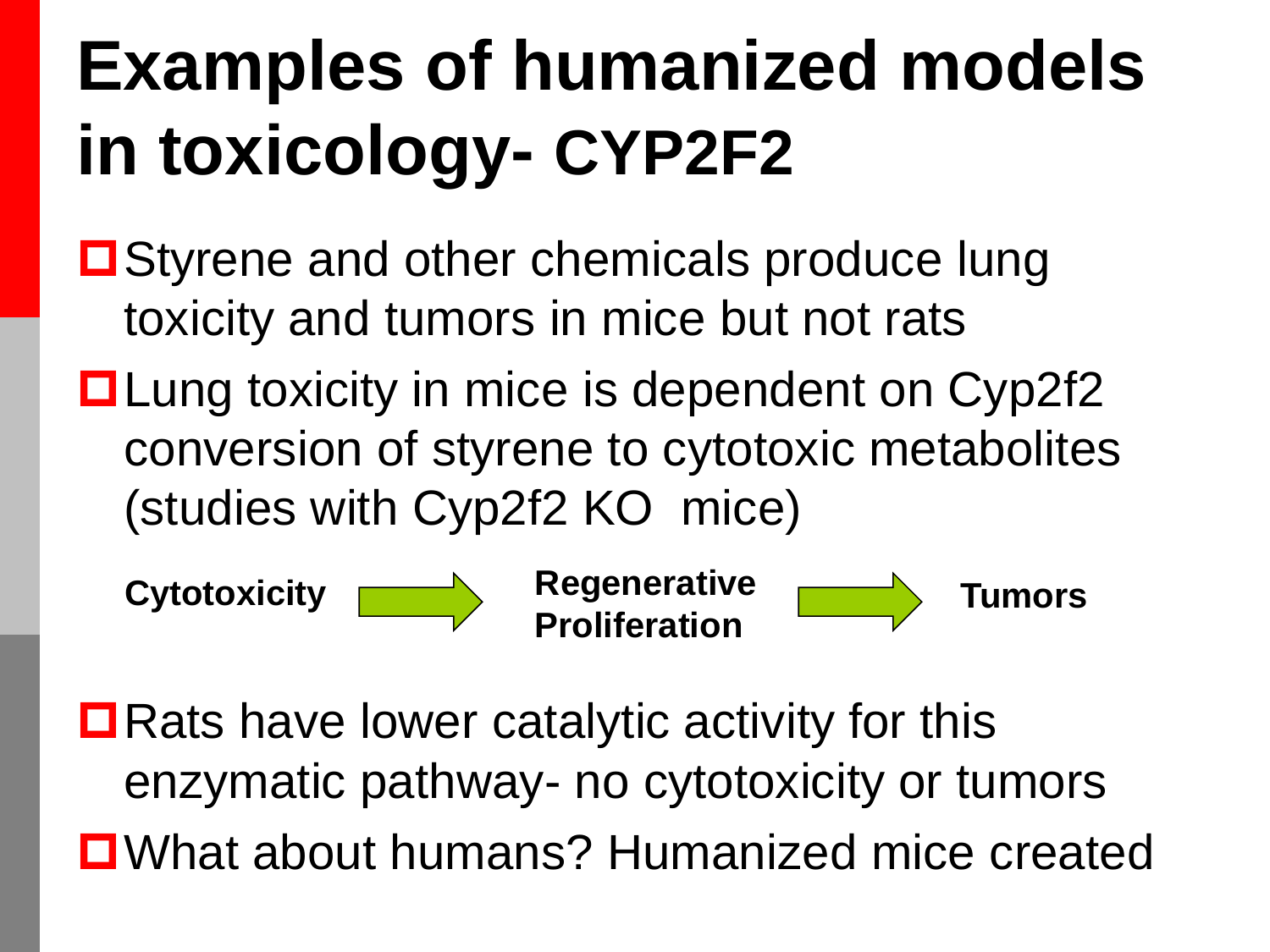■Metabolism of Styrene and associated toxicity

**□** Steps in red specific to mouse



**Cruzan et al., 2012. Reg. Toxicol. Pharmacol. 62: 205-220. SIRC- Styrene Information and Research Center**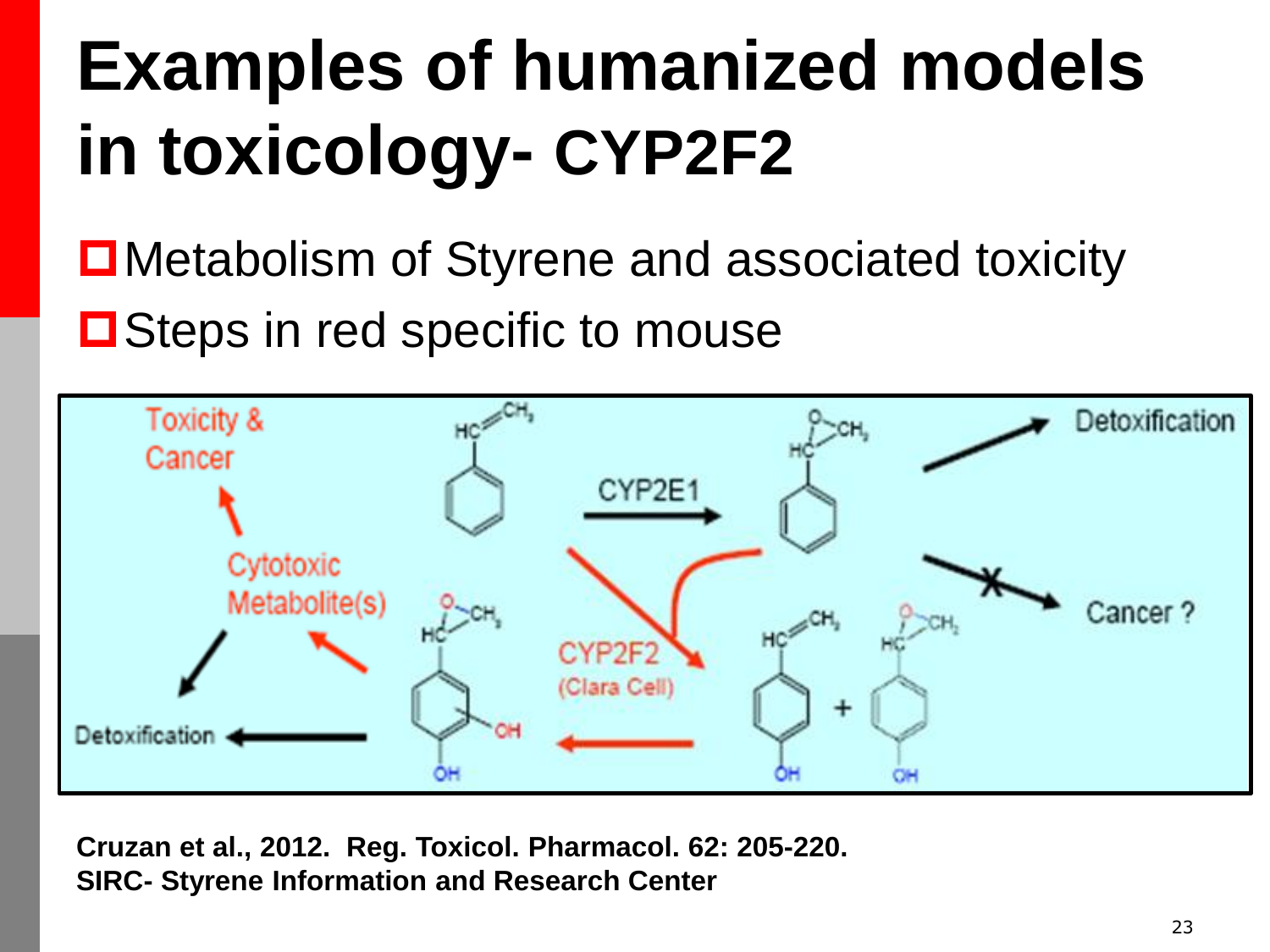**To address potential species-specific effects- generated both knockout and humanized models for CYP2F**



 $\Box$  Humanized mice do not display the same proliferative response as mice

 $\Box$  These data suggest that styrene-induced lung toxicity and tumors may not be a relevant human health risk

**Cruzan et al., 2012- SOT Annual Meeting Abstract. SIRC- Styrene Information and Research Center**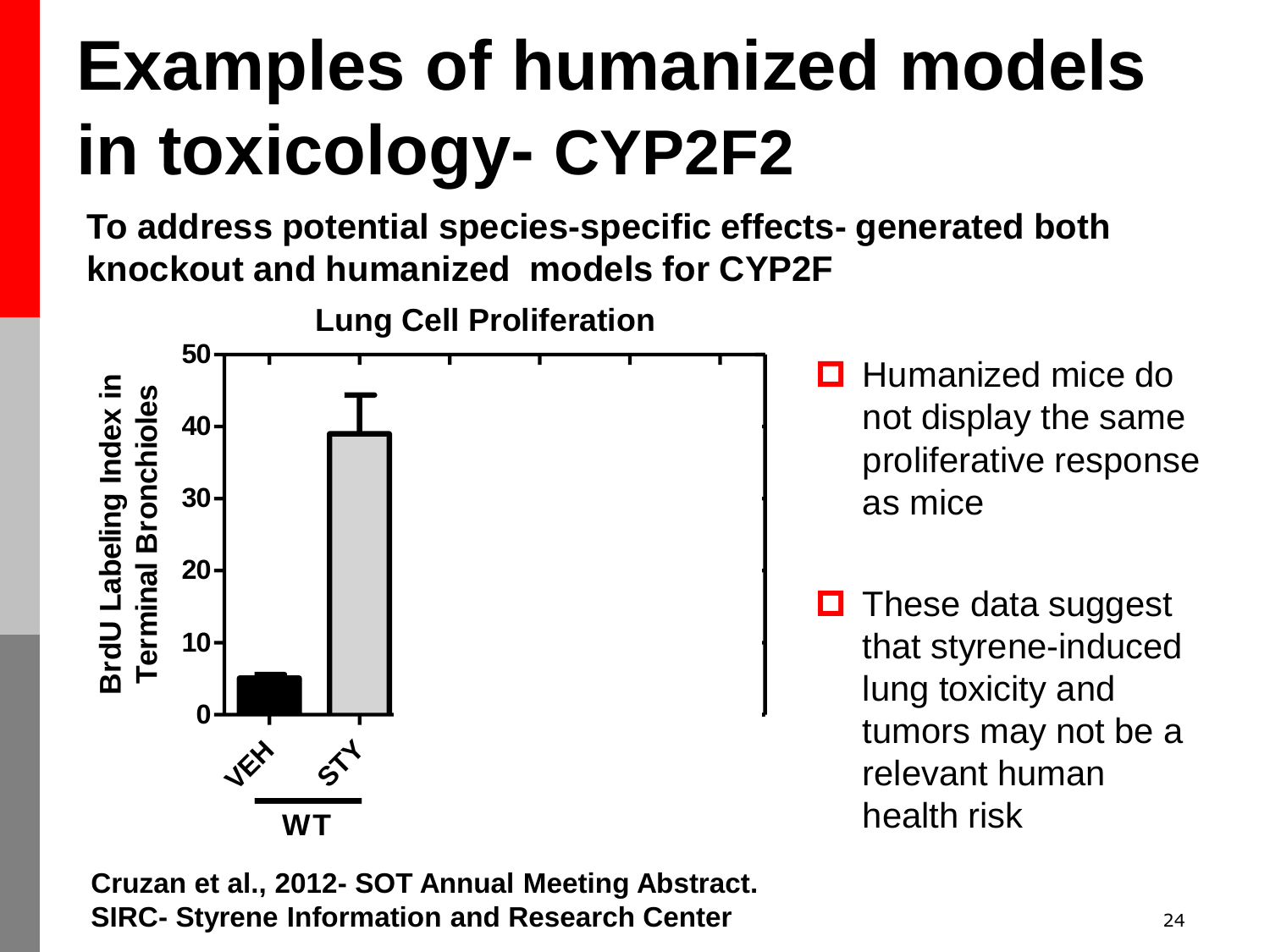#### **Examples of humanized models in toxicology- Conclusions and Outlook**

- Humanized models are powerful tools to develop increased knowledge on human responses and MoA and can decrease uncertainty in human hazard evaluation and risk assessment
- $\blacksquare$  Traditionally, both transgenic and engraftment approaches have been more limited to the mouse
- ■Newer technologies are facilitating faster model creation in mice, rats, rabbits……?
- $\blacksquare$  These approaches will increase the use of transgenic models in both translational biology and toxicology research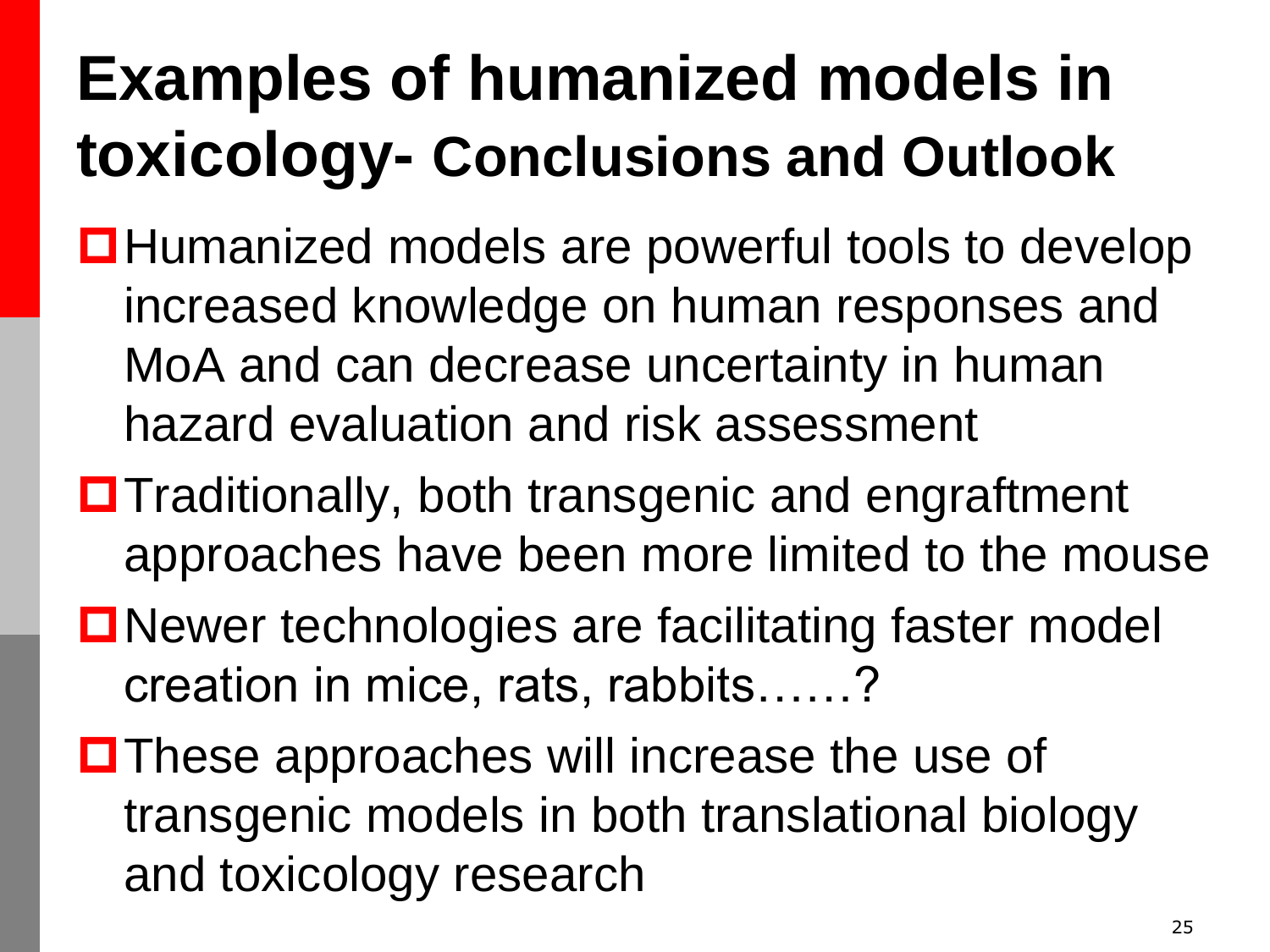#### **Examples of humanized models in toxicology- Conclusions and Outlook**

#### **Knockout Rats via Embryo Microinjection** of Zinc-Finger Nucleases

Aron M. Geurts,  $1,2*$  Gregory J. Cost,  $3*$  Yevgeniy Freyvert,  $3$  Bryan Zeitler,  $3$  Jeffrey C. Miller,  $3$  Vivian M. Choi,  $3$  Shirin S. Jenkins,  $3$  Adam Wood,  $4$  Xiaoxia Cui,  $4$  Xiangdong Meng,  $3$ Anna Vincent,<sup>3</sup> Stephen Lam,<sup>3</sup> Mieczyslaw Michalkiewicz,<sup>1,2</sup> Rebecca Schilling,<sup>1,2</sup> Jamie Foeckler,<sup>3</sup> Shawn Kalloway,<sup>3</sup> Hartmut Weiler,<sup>1,2</sup> Séverine Ménoret,<sup>5</sup> Ignacio Anegon,<sup>5</sup> Gregory D. Davis,<sup>4</sup> Lei Zhang,<sup>3</sup> Edward J. Rebar,<sup>3</sup> Philip D. Gregory,<sup>3</sup> Fyodor D. Urnov,<sup>3</sup> Howard J. Jacob,  $1,2,6$  Roland Buelow<sup>7</sup> +

#### *Science* **325, 433 (2009)**

Targeted integration in rat and mouse embryos with zinc-finger nucleases

Xiaoxia Cui, Diana Ji, Daniel A Fisher, Yumei Wu, David M Briner & Edward J Weinstein

#### *Nat Biotechnol* **29, 64-67 (2011)**

**"This approach enables precise genome engineering to generate point mutations, accurate insertions and deletions, and conditional knockouts and knock-ins"**